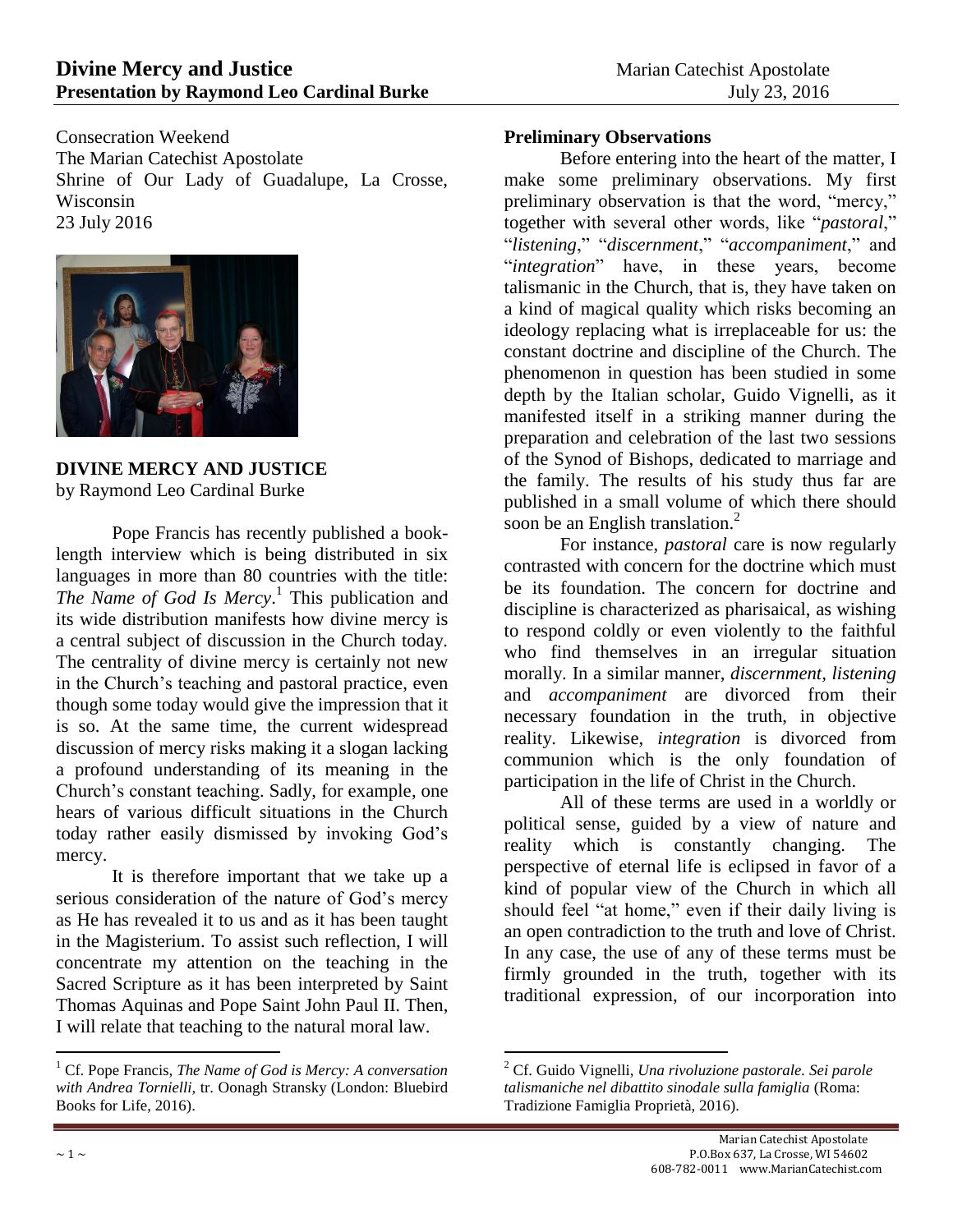Christ, into His Mystical Body, by one faith, one sacramental life, and one discipline or governance.

One of the more disturbing manifestations of the ideological use of these terms ends up by proclaiming that all men and women, no matter what their religion, are children of God, and that all are guided by divine love. The truth is that a man or woman can only become a child of God in God the Son Incarnate, that is, through the Sacrament of Baptism. All men and women are created in the image and likeness of God, but they have been alienated from God by Original Sin. Hence, the need of rebirth in Christ through the Sacrament of Baptism. At the same time, the gift of divine love only comes into our hearts from the glorious pierced Heart of Jesus. To think and speak otherwise is to deny that Jesus Christ alone is Lord, that Jesus Christ alone saves us from sin and wins for us eternal life.

My second observation has to do with our duty as members of the Church Militant to serve Christ and His Mystical Body, the Church, in two ways: the defense of the faith and the care of our neighbor in need. For the defense of the faith, we must know the faith profoundly and practice it with integrity. Clearly, key to the faith is our belief in God's mercy, when we have repented of our sins and seek to be reconciled with Him and with one another. Belief in divine mercy, as we shall reflect, is part of belief in the immeasurable and unceasing love of God, which is represented for us by the Divine Heart and, after the Incarnation of Our Lord Jesus Christ, by His Most Sacred Heart.

The covenant of love, which God has formed with us from the time of our First Parents and which He has brought to fullness by the Redemptive Incarnation of His only-begotten Son, is the source of our care for the poor. We are not social workers. We are not do-gooders. We are soldiers of Christ who, by the very nature of being incorporated into the Body of Christ, express our holy militancy by bringing the love of God to the poor whom we serve. The Encyclical Letter of Pope Saint John Paul II, *Dives in Misericordia*, and the Encyclical Letters of Pope Benedict XVI, *Deus Caritas Est* and *Caritas in Veritate*, express the

profound truth of our care of the poor. Yes, we address their poverty, whether it be serious illness, homelessness, material poverty, or any other form of human misery, but, first, we address their deepest need: to know the love of God in Our Lord Jesus Christ. Our charity is always defined by our life in Christ Who inspires and strengthens us to bring the Father's love to every neighbor and especially the neighbor who is in most need.

It must always be clear, for example, that, in our care for the poor, we respect absolutely the moral law. In today's highly secularized world, pressure is often exerted upon works of charity to engage in immoral practices which are somehow seen to be a ready answer to one or another form of suffering. For us, charity can never contradict the truth. What is morally evil can never serve the good of the one for whom we care, even if it may seem to offer some immediate help or remedy.

Regarding the care of the poor who are not Christian, we do not engage in proselytism, that is, in practices to induce or force another into embracing the Christian faith. But it must be clear to our non-Christian brethren that our love of them has a source other than ourselves, namely, that our love of them is Christian: it comes from our communion of love with God the Father in God the Son through the outpouring of the Holy Spirit. Pope Benedict XVI takes up this question in his Encyclical Letter *Deus Caritas Est*. 3

My third preliminary observation regards the Jubilee Year of Mercy. First of all, we must be conscious that technically the Year of Mercy is not a jubilee, in the way in which the Church has always understood the devotion. In the Old Testament a jubilee was celebrated every 7 years or at other intervals. It was always, as it is today, a time to set things right in life, to correct injustices and to exercise more strongly the bond of love with neighbor which is inherent to the bond of love with God. Since the Redemptive Incarnation, the jubilee year always marks a 25-year anniversary of either

 $\overline{a}$ <sup>3</sup> Cf. Benedictus PP. XVI, Litterae Encyclicae *Deus Caritas Est*, "De christiano amore," 25 Decembris 2005, *Acta Apostolicae Sedis* 98 (2006) 245, n. 31. [DC].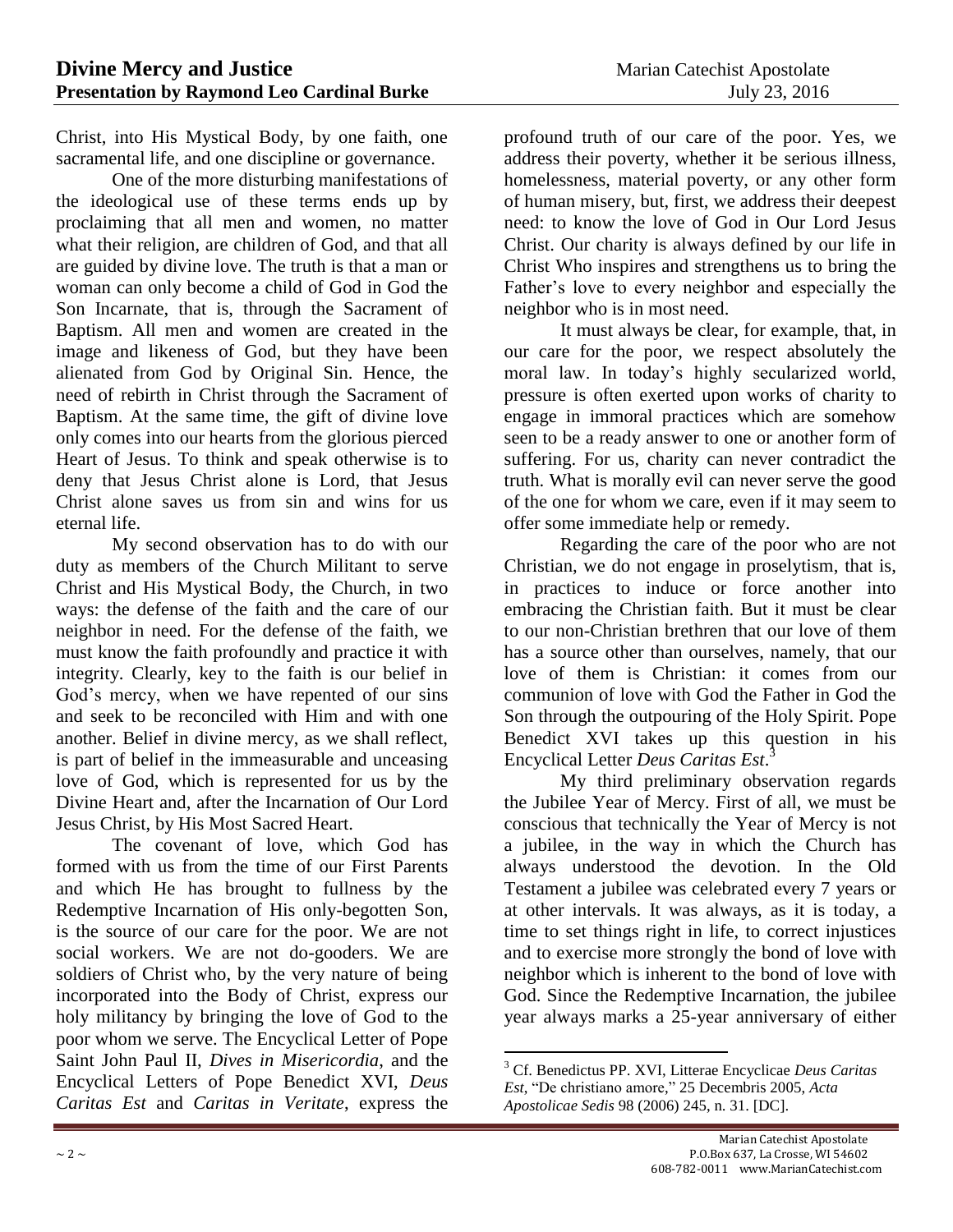the Birth of the Lord or His Saving Passion, Death, Resurrection and Ascension. The Jubilee Year then happens in a multiple of 25 years from the Birth of Our Lord, or the year 33, the year of the Passion, Death, Resurrection and Ascension of Our Lord. Thus, we held the last jubilee year of the Birth of Our Lord in the Year 2000, and the last Jubilee of the Passion, Death, Resurrection and Ascension in 1983.

I make this point, not to be technical, but to remind us all that a jubilee year is essentially connected to the Mystery of Faith. If we lose that connection, then there is a risk, as I sometimes detect today, to make the jubilee of mercy a kind of slogan of which the content is not well defined.

Secondly, every jubilee year is by definition a year of repentance and mercy. The Christian is invited to make pilgrimage to the holy places of our Catholic faith, principally the four major basilicas in Rome, as an expression of repentance for sin, as a work of reparation, and as a means of obtaining extraordinary grace for reconciliation and peace. Hence, the concession of special indulgences.

The symbolism of the Holy Door is essentially related to our baptism by which we entered into Christ, by which we came to life in Christ, and to Penance by which we repent of anything which has betrayed our life in Christ, express our sorrow and receive the grace of conversion and reparation. The multiplication of the Holy Door in many churches in every diocese risks the loss of the sense of a pilgrimage to the Papal Basilicas or to another designated place of pilgrimage, in order to confess our sins and to set out anew on the way of eternal life in the circumstances of our daily living.

Once again, I make these points, not to be technical, but to help us to avoid a superficial understanding of divine mercy which is not rooted in our covenantal relationship with God, which He initiated out of His totally pure and selfless love. Here, once again, we must be careful to avoid reducing divine mercy to a slogan.

#### **Divine Mercy and Justice in the Sacred Scriptures**

In our time, divine mercy is presented in many different, and sometimes contradictory, ways. Not infrequently, it is seen as opposed to divine justice. But God reveals that mercy and justice are not in conflict with each other but instead are essentially related one to the other. We read in the *Book of Psalms*, for example: "Mercy and truth have met together; justice and peace have kissed."<sup>4</sup> We see the relationship, too, in the penitential prayer of the Prophet Jeremiah:

We recognize, O LORD, our wickedness, the guilt of our fathers; that we have sinned against you. For your name's sake spurn us not, disgrace not the throne of your glory; remember your covenant with us, and break it not. $5$ 

*Psalm* 50, known popularly by the first word of its Latin translation, *Miserere*, "Have mercy," expresses in a most beautiful way how God's justice makes us conscious of our sins and inspires in us sorrow for them and the firm purpose of amendment, and how God's mercy gives us confidence to confess our sins, to beg His forgiveness, and to begin again on the just way of obedience to God's will in all things. We cannot understand mercy without justice; we find their inseparable relationship expressed most perfectly in Christ, in the great mystery of the Redemptive Incarnation of God the Son.

Pope Benedict XVI, in his Encyclical Letter *Deus Caritas Est*, described the whole of the Sacred Scriptures as a love story in which God "comes towards us, He seeks to win our hearts, all the way to the Last Supper, to the piercing of His Heart on the Cross, to His appearances after the Resurrection and to the great deeds by which, through the activity of the Apostles, He guided the nascent Church along its path."<sup>6</sup> In His justice, God recognizes our

 $4$  Ps 85, 10.

<sup>5</sup> Jer 14, 20-21.

<sup>6</sup> "… nobis obviam venit, nos acquirere studet – usque ad Novissimam Cenam, usque ad Cor in cruce perforatum, usque ad Resuscitati visus magnaque opera, quibus ipse per actus Apostolorum Ecclesiae nascentis iter direxit." DC, 230-231, n.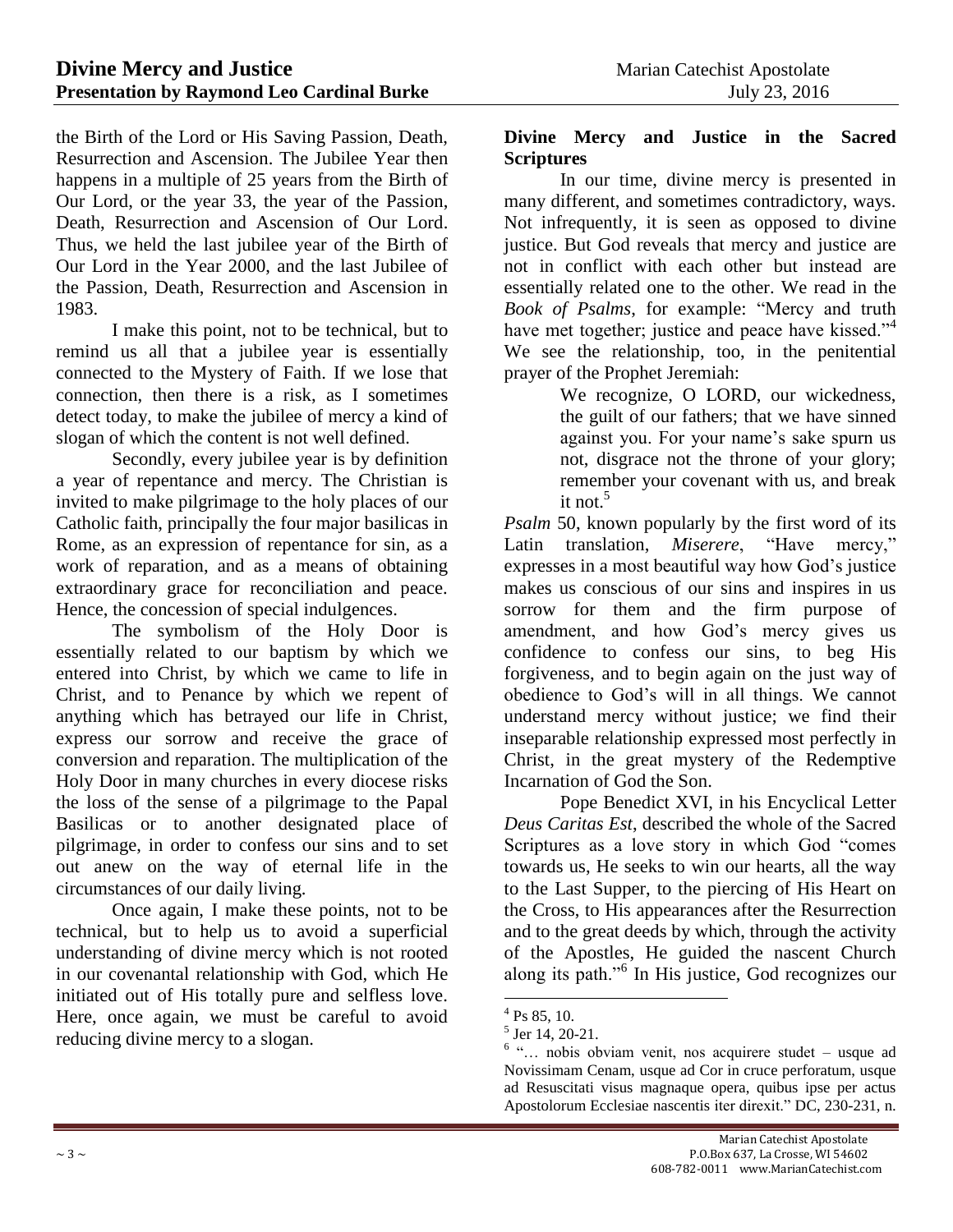sin and the need of its reparation, while, in His mercy, He showers upon us the grace to repent and make reparation. In this light, one understands how Our Lord wept over Jerusalem just after His entrance into the city on Palm Sunday, as He was preparing to undergo His cruel Passion and Death within a matter of days.<sup>7</sup>

At Our Lord's entry into Jerusalem, the people rejoiced at His coming to them, crying out: "Blessed is the King who comes in the name of the Lord! Peace in heaven and glory in the highest!"<sup>8</sup> But our Lord knew the superficiality of their welcome; he knew that it would not endure. He wept, saying: "If this day [you] only knew what makes for peace ...."<sup>9</sup> He recognized that they were lacking in turning over their hearts to God, in returning love to Him Who first loved them without measure. He knew of the injustices in which they were engaged to the harm of one another. They indeed failed to recognize what makes for peace, namely, obedience to God and His Commandments, a just and loving relationship with God and neighbor, in accord with God's law.

Through the mystery of the Redemptive Incarnation, we see in flesh and blood the unconditional love of God for us, which, in the words of Pope Benedict XVI, "is so great that it turns God against Himself, His love against His justice."<sup>10</sup> God's justice, with its demands, remains always, but He chooses to meet those demands with His superabundant mercy. God never turns His back on us; He will never break His covenant with us, even though we are so frequently indifferent, cold and unfaithful.

We face, in our time, many questions regarding justice, including questions about human

 $\overline{a}$ 

rights, "just war," and economic inequality. What becomes clear is that the issue of justice is present in all human interactions. In that sense, we speak of justice as a social virtue. Justice is fundamentally the virtue by which we give others something, namely, the good that is owed to them. It is the virtue which establishes the right relationships necessary for happiness and peace. In Sacred Scripture, God frequently exhorts us to be just toward others: "Love justice, you that are judges of the earth"; $11$  "Give justice to the weak and the fatherless."<sup>12</sup> This is because God Himself is just, as all the saints in Heaven proclaim: "Great and wonderful are thy deeds, O Lord God the Almighty! Just and true are thy ways, O King of the ages!"<sup>13</sup>

## **Divine Mercy and Justice according to Saint Thomas Aquinas**

Having this fundamental teaching of the Sacred Scriptures before his mind, Saint Thomas Aquinas explains how justice and mercy are related and indeed united. He points out that there are two basic kinds of mercy. In some cases, mercy is mostly a feeling, as when we pity someone who is in distress. We may have heartfelt sympathy for their plight because we are united to them in some way, for example, because of our shared humanity or because of our shared faith. Or we may feel sorrow at their distress because we have endured similar evils, or we fear that such evils may also befall us.<sup>14</sup> This is *affective mercy*.

Mercy is transformed into a virtue when it transcends feelings and is rightly ordered by reason. The virtue of mercy, Saint Thomas explains, quoting Saint Augustine, "*obeys reason, when mercy is vouchsafed in such a way that justice is safeguarded, whether we give to the needy or forgive the repentant*."<sup>15</sup> This is *effective mercy*. It is

<sup>17.</sup> English translation: Pope Benedict XVI, Encyclical Letter Deus Caritas Est, "On Christian Love," 25 December 2005 (Vatican City: Libreria Editrice Vaticana, 2006), p. 28, no. 17. [DCEng].

 $^7$  Cf. Lk 19, 41-44.

 $8$  Lk 19, 38.

 $^{9}$  Lk 19, 42.

<sup>&</sup>lt;sup>10</sup> "Sic est is magnus ut contra se ipsum vertat Deum, eius amorem contra eius iustitiam." DC, 226, n. 10. English translation: DCEng, p. 20, no. 10.

 $11$  Wis 1, 1.

 $^{12}$  Ps 82, 3.

 $13$  Rev 15, 3.

<sup>14</sup> Cf. *Summa Theologiae*, II-II, q. 30, a. 3.

<sup>15</sup> "… *servit rationi quando ita praebetur misericordia ut iustitia conservetur: sive cum indigenti tribuitur, sive cum ignoscitur poenitenti*." *Summa Theologiae*, II-II, q. 30, a. 3. Cf. *De Civitate Dei*, Book 9, c. 5. English translation: St.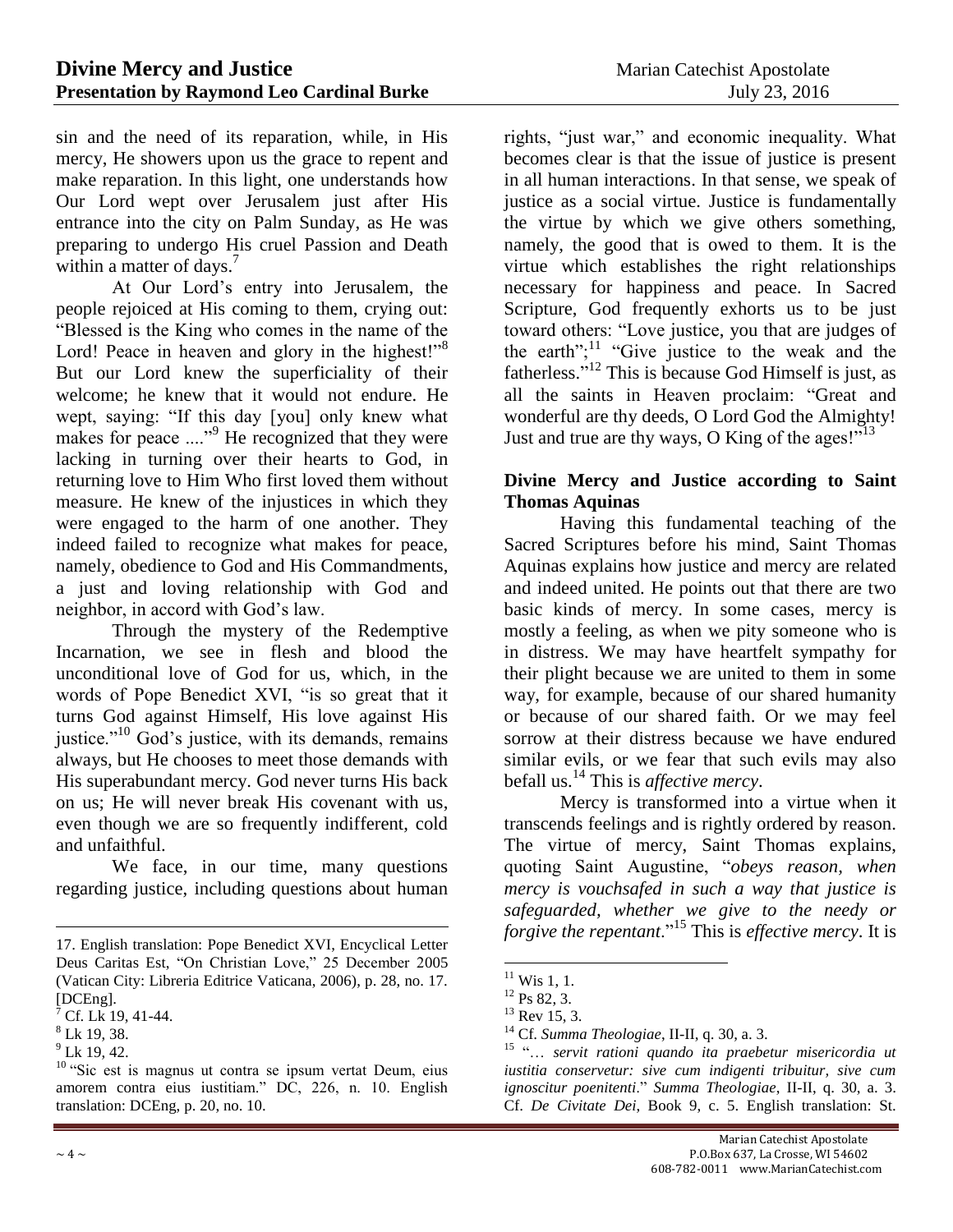effective because, when mercy is properly guided by prudence, it can avoid the illusions that our emotions sometimes induce, leading to our harm and to the harm of others, and instead it can do real good in the world.

While God is eternally just, He is also merciful to the same degree. God's justice always coexists with His mercy. God acts mercifully not by contradicting His justice but by giving what is good even beyond the measure that justice requires. Indeed, God's justice always presupposes mercy and is founded upon it. Thomas explains that mercy is at the source of God's every act, for God is "rich in mercy."<sup>16</sup> From the very beginning, it has been so, for the act of creation was not something owed to creatures out of justice; it was rather the fruit of God's loving will, and therefore a sort of mercy towards us.

According to Saint Thomas, it is above all the forgiveness of sins that manifests God's mercy. In fact, Saint Thomas maintains that forgiving men is a greater work than the creation of the world because forgiveness is more immediately directed to eternal life.<sup>17</sup> In this way, without undermining God's justice, one can say that God's primary relation to His creation is that of mercy. Thus, in the *Nicene Creed* we profess that Christ died to save sinners, but that He will also come at the end of time to judge the living and the dead.

#### **Divine Mercy and Justice according to Pope Saint John Paul II**

We must remember that Pope Saint John Paul II has been hailed as the great pope of mercy. Thus, the then Cardinal Joseph Ratzinger, in the homily for the Funeral Mass of the holy Pontiff, declared: "He has interpreted for us the Paschal Mystery as a mystery of divine mercy."<sup>18</sup>

 $\overline{a}$ 

In his early life, he suffered greatly under the Nazi and Communist regimes, experiencing intensely the evils which sin can bring upon this world. Later, as the Roman Pontiff, he nearly died from a gunshot wound delivered by a would-be assassin. Nevertheless, Pope Saint John Paul II continuously proclaimed mercy to the world, not least when he met with his assassin, Ali Agca, in his prison cell on December 27, 1983.

At the turn of the Third Christian Millennium, he recognized the heroic virtues of the modern apostle of mercy, Saint Faustina Kowalska. He beatified her on April 18, 1993, and canonized her a saint on April 30, 2000. He also instituted the Feast of Divine Mercy on the Second Sunday of Easter as a sign that Divine Mercy is a perennial and central part of Catholic Tradition. Even now from Heaven, Saint John Paul II surely calls the Church to live the virtue of mercy.

His Encyclical letter, *Dives in Misericordia*  (1980), helps us to grasp his essential message. I will now summarize the Church's teaching as set forth in the Encyclical Letter. As God in the flesh, Christ reveals the Father's love and mercy toward humankind. Jesus Christ, "in a certain sense, is mercy."<sup>19</sup> In His preaching, Christ "demanded from people that they also should be guided in their lives by love and mercy. This requirement ... constitutes the heart of the Gospel ethos."<sup>20</sup> This is expressed in Christ's promise in the Beatitudes, the summary of His entire teaching: "Blessed are the merciful, for they shall obtain mercy."<sup>21</sup>

Thomas Aquinas, *Summa Theologica*, tr. Fathers of the English Dominican Province (Westminster, MD: Christian Classics, 1981), Vol. 3, p. 1313.

 $16$  Eph. 2, 4.

<sup>17</sup> Cf. *Summa Theologiae*, I-II, q. 113, a. 9.

<sup>18</sup> "Egli ha interpretato per noi il mistero pasquale come mistero della divina misericordia." "Missa Exsequialis," *Acta Apostolicae Sedis* 97 (2005), 474. English translation:

 $\overline{a}$ "Funeral Mass of Pope John Paul II: Friday, 8 April, Homily of Cardinal Joseph Ratzinger," *L'Osservatore Romano*, Weekly Edition in English, 13 April 2005, p. 3.

<sup>&</sup>lt;sup>19</sup> "... quodammodo misericordia." Ioannes Paulus PP. II, Litterae Encyclicae *Dives in Misericordia*, "De Divina Misericordia," 30 Novembris 1980, *Acta Apostolicae Sedis* 72 (1980) 1180, n. 2. [DM]. English translation: Pope John Paul II, *Encyclicals* (Trivandrum, Kerala, India: Carmel International Publishing House, 2005), p.1016, no. 2. [DMEng].

 $20$  "... eadem opera ab hominibus poposcisse, ut sua in vita se insuper sinerent amore ac misericordia permoveri. Postulatum istud … facitque etiam medullam «etheos» evangelici." DM, 1185, n. 3. English translation: DMEng, 1019, no. 3.  $^{21}$  Mt 5, 7.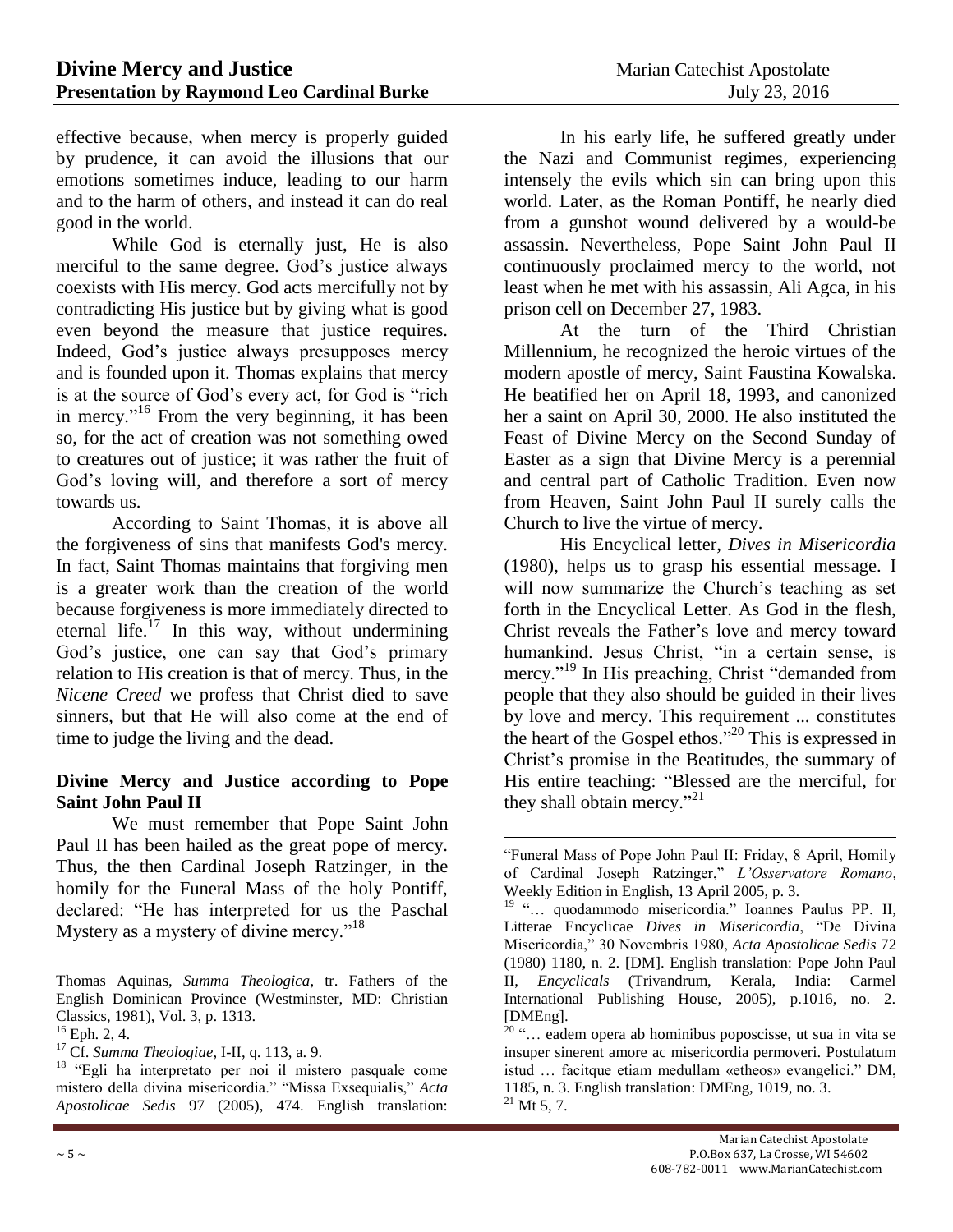The Old Testament reveals that, "although justice is an authentic virtue in man, and in God signifies transcendent perfection, nevertheless love is 'greater' than justice: greater in the sense that it is primary and fundamental."<sup>22</sup> God's interaction with Israel shows that love has a primacy and superiority over justice "precisely through mercy," because God reveals that His heart is always ready to forgive the repentant sinner.<sup>23</sup> It follows that, "[m]ercy differs from justice, but is not in opposition to it." $^{24}$ 

The powerful *Parable of the Prodigal Son*, related in the *Gospel of Luke*, illustrates the essence of divine mercy. Pope Saint John Paul II comments on the perennial significance of the Parable: "That son, who receives from the father the portion of his inheritance that is due to him ... and squanders it in 'loose living,'" is "the man of every period, beginning with the one who was the first to lose the inheritance of grace and original justice. ... The parable indirectly touches upon every breach of the covenant of love, every loss of grace, every sin."<sup>25</sup> After experiencing the loss of material goods and friends, the prodigal son was able "to see himself and his actions in their full truth (this vision in truth is a genuine form of humility)."<sup>26</sup>

Once his son returned repentantly, the father embraced him in love and forgiveness, a sign of God the Father's eternal love: "This love is able to reach down to every prodigal son, to every human misery, and above all to every form of moral misery, to sin."<sup>27</sup> The parable thus expresses "the reality of conversion."<sup>28</sup> Mercy is revealed to be a "creative proof of love which does not allow itself to be 'conquered by evil,' but overcomes 'evil with good'." 29

The mercy and justice of God are best revealed in the mystery of Christ's redemptive suffering, death, and resurrection. "Indeed this Redemption is the ultimate and definitive revelation of the holiness of God, who is the absolute fullness of perfection: fullness of justice and of love, since justice is based on love, flows from it and tends towards it." <sup>30</sup> In Christ's passion,

absolute justice is expressed, for Christ undergoes the passion and cross because of the sins of humanity. This constitutes even a "superabundance" of justice, for the sins of man are "compensated for" by the sacrifice of the Man-God. Nevertheless, this justice, which is properly justice "to God's measure," springs completely from love: from the love of the Father and of the Son, and completely bears fruit in love. Precisely for this reason the divine justice revealed in the cross of Christ is "to God's measure," because it springs from love and is

 $\overline{a}$  $22$  "... quantumvis iustitia habeatur vera in homine virtus in Deoque transcendentalis perfectio, amorem tamen ipsa esse «praestantiorem», et quidem idcirco praestantiorem, quod primarius maneat et principalis." DM, 1191, n. 4. English translation: DMEng, p. 1023, no. 4.

 $23$  "... omnino per misericordiam proditur." DM, 1191, n. 4. English translation: DMEng, 1023, no. 4.

<sup>&</sup>lt;sup>24</sup> "Misericordia ergo distat a iustitia verumtamen cum ea non discordat." DM, 1191, n. 4. English translation: DMEng, p. 1023, no. 4.

<sup>&</sup>lt;sup>25</sup> "Filius enim iste, qui partem sibi obtingentis patrimonii recepit a patre domoque excedit, in regione longinqua eam dissipaturus «vivendo luxuriose», homo quadamtenus cuiusvis est aevi, iam inde ab eo, qui primus gratiae perdidit hereditatem pristinaeque honestatis… Etenim tramite obliquo tangit parabola omnem violationem pacti amoris, amissionem omnem gratiae, omne delictum." DM, 1194, n. 5. English translation: DMEng, p. 1025, no. 5.

<sup>&</sup>lt;sup>26</sup> "... se conspicari incipiat suaque acta secundum totam veritatem (quae simul veritatis visio significat humilitatem veram." DM, 1198, n. 6. English translation: DMEng, p. 1029, no. 6.

 $27$  "Talis propterea amor inclinarae se potest super omnem prodigum filium miseriamque humanam ac praesertim super moralem quamque egestatem, id est peccatum." DM, 1198, n. 6. English translation: DMEng, 1029, no. 6.

<sup>&</sup>lt;sup>28</sup> "... veritatem conversionis." DM 1198, n. 6. English translation: DMEng, p. 1029, no. 6.

<sup>29</sup> "… comprobationem apprime creaticem amoris, qui «vinci a malo» se non patitur sed qui vincit «in bono malum»." DM, 1199, n. 6. English translation: DMEng, p. 1030, no. 6.

<sup>&</sup>lt;sup>30</sup> "Quae quidem ipsa redemption est novissima ac definitiva patefactio sanctitatis Dei, qui et ipse absoluta vicissim est perfectionis consummation: videlicet plenitude iustitiae et amoris, quandoquidem amori superstruitur iustitia ex eoque profluit et ad eum contendit." DM, 1200-1201, n. 7. English translation: DMEng, p. 1031, no. 7.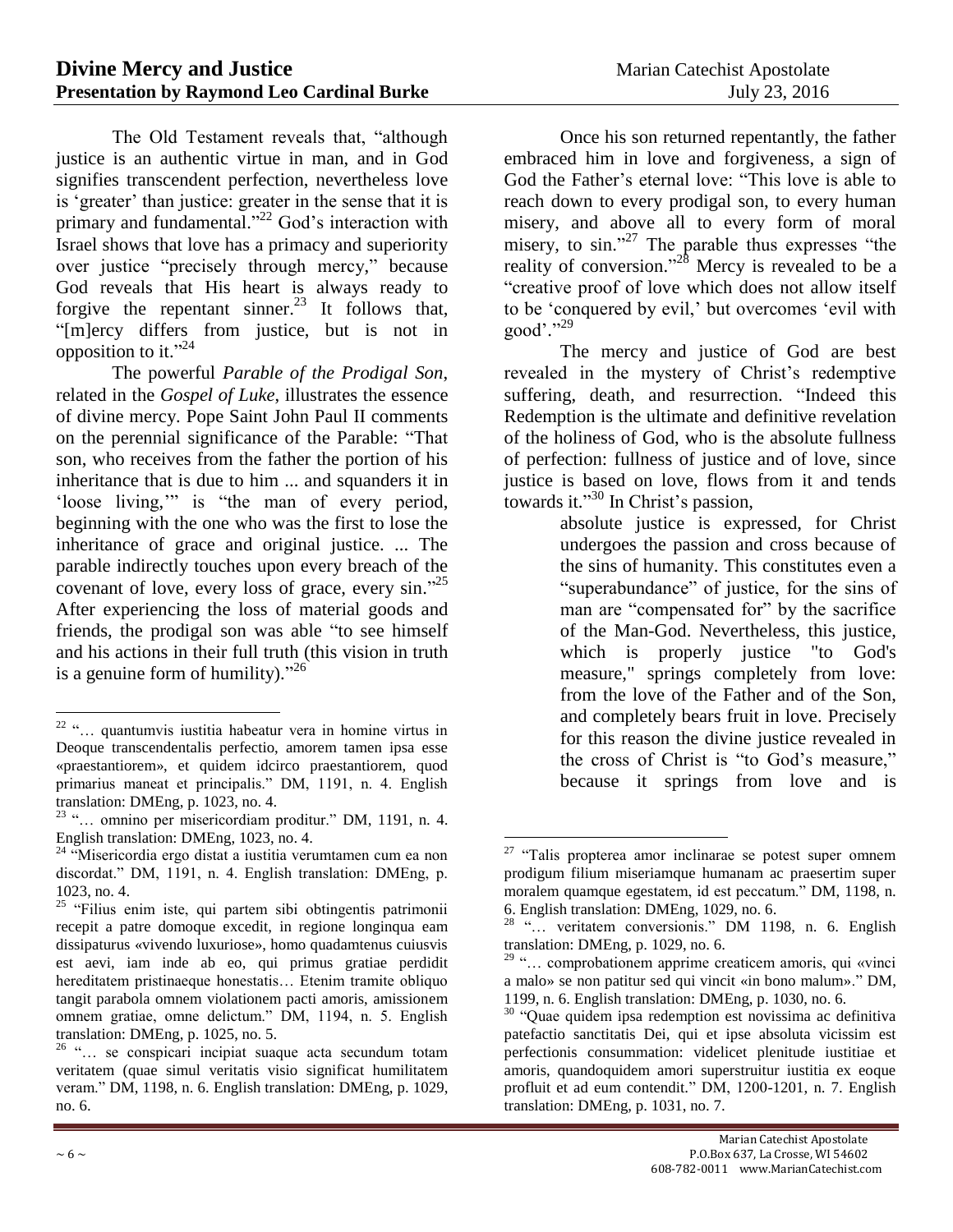accomplished in love, producing fruits of salvation.<sup>31</sup>

Precisely because of this, "redemption involves the revelation of mercy in its fullness,"<sup>32</sup> for divine mercy "is able to justify man, to restore justice in the sense of that salvific order which God willed from the beginning in man and, through man, in the world." 33

In her song, the *Magnificat*, Mary "glorified that mercy shared in 'from generation to generation' by those who allow themselves be guided by the fear of God." <sup>34</sup> The Mother of God is also the mother of Mercy and the model for the Church. The Church "professes and proclaims mercy – the most stupendous attribute of the Creator and of the Redeemer – when she brings people close to the sources of the Savior's mercy, of which she is the trustee and dispenser."<sup>35</sup> This is seen especially in the Sacrament of the Most Holy Eucharist and the Sacrament of Reconciliation or Confession.<sup>36</sup> In these Sacraments, believers encounter the Merciful

Redeemer who offers us Himself: His grace which forgives and heals.

Because God's mercy is infinite, "[o]n the part of man only a lack of good will can limit it, a lack of readiness to be converted and to repent, in other words persistence in obstinacy, opposing grace and truth." <sup>37</sup> This is why "[i]n no passage of the Gospel message does forgiveness, or mercy as its source, mean indulgence towards evil, towards scandals, towards injury or insult."<sup>38</sup> Therefore,

[t]he Church rightly considers it her duty and the purpose of her mission to guard the authenticity of forgiveness, both in life and behavior and in educational and pastoral work. She protects it simply by guarding its source, which is the mystery of the mercy of God Himself as revealed in Jesus Christ.<sup>39</sup>

# **Divine Mercy and Justice, and the Natural Law**

The mercy and justice revealed in Christ upholds and perfects the natural moral law. Man created in God's own image and likeness has an order written upon his heart which conforms to his nature and, therefore, directs him to his true happiness. $40$  It places him in a right relationship with the world, with his fellow man, and with God His Creator. God has written His law on the human heart.

The natural moral law is articulated in the Ten Commandments, the law which corresponds to

 $\overline{a}$ <sup>31</sup> "... absoluta idcirco declaratur iustitia, quod Christus propter hominum generis delicta suffert passionem et mortem. Haec omnino est iustitiae «superabundantia», cum hominis peccata «compensentur» hominis-Dei sacrificio. Verum istius modi iustitia, quae plane iustitia est «secundum mensuram» Dei, ex amore nascitur omnis; Patris nominatim Filiique amore, necnon tota de amore fructificat. Hanc prorsus ob causam divina iustitia in Christi cruce retecta «secundum mensuram» Dei est, quia oritur ex amore in amoreque perficitur, dum fructus parit salutis." DM, 1201, n. 7. English translation: DMEng, pp. 1031-1032, no. 7.

<sup>32</sup> "… misericordiae revelationem importat secum redemptio pro ipsius plenitudine." DM 1201, n. 7. English translation, p. 1032, no. 7.

<sup>33</sup> "…quae hominem potest iustum facere iustitiamque ipsam reficere, prut ea ordo salvificus est, quem ab initio Deus in homo optaverat ac per hominem in mundo." DM, 1201, n. 7. English translation: DMEng, p. 1032, no. 7.

<sup>&</sup>lt;sup>34</sup> "... illam celebraret misericordiam, cuius «in progenies et progenies» fiunt ei participes, qui se Dei patiuntur dirigi timorem." DM, 1210, n. 10. English translation: DMEng, p. 1039, no. 10.

 $35$  "... misericordiam confitetur et divulgat – summe mirandam Creatoris Redemptorisque proprietatem – necnon cum homines pertrahit ad fontes misericordiae Servatoris, quam ipsa apud se custodit ac distribuit." DM, 1210, n. 13. English translation: DMEng, p. 1047, no. 13.

<sup>36</sup> Cf. DM, 1219, n. 13.

 $37$  "In homine tamen circumscribere eam potest sola deficiens bona voluntas, nulla videlicet conversionis ac paenitentiae voluntas, id es perseverantia in obstinatione ac repugnantia tum gratiae tum veritati." DM, 1220, n. 13. English translation: DMEng, p. 1048, no. 13.

<sup>38</sup> "Nullo prorsus Evangelici nuntii loco venia – neque fons quidem eius misericordia – significat indulgentiam in malum, in scandalum, in iniuriam aut contumeliam inflictam." DM, 1226-1227, n. 14. English translation: DMEng, p. 1054, no. 14.

<sup>&</sup>lt;sup>39</sup> "Merito sane iudicat Ecclesia proprium ut munus suique ut finem officii esse germanam veniae indolem custodire, tum in vita moribusque tum in eruditone actioneque pastorali. Eam autem non aliter Ecclesia tutatur quam fonte ipsius conservando, id est mysterio misericordiae Dei in Christo Iesu recluso."DM, 1227, n. 14. English translation: DMEng, p. 1054, no. 14.

<sup>40</sup> Cf. Rom 2, 12-16.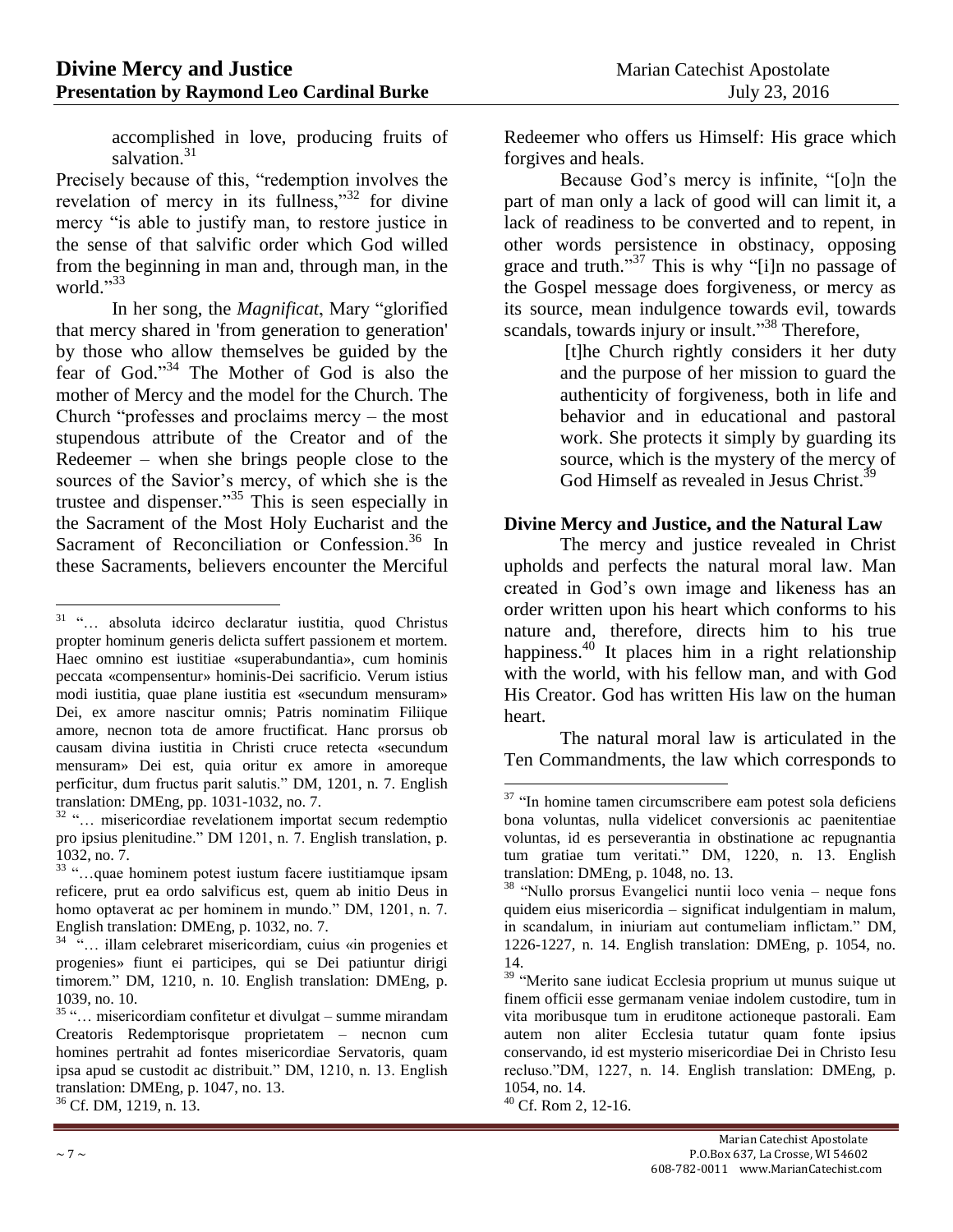the order which God has placed in His creation, the order which is a participation in the truth, goodness and beauty of His own Being. It is a law which every man, created with intelligence and free will in the image and likeness of God, knows in his deepest being. It is a law which man, the only earthly creature created in the image and likeness of God, is able to contemplate, to respect and to observe. It is the law of man's stewardship of creation, of man's participation in God's providential care of the world and, above all, of His sons and daughters destined for communion with Him forever in the Kingdom of Heaven. It is manifested in man's native capacity to know truth from falsehood, good from evil, and beauty from ugliness.

Our Lord Jesus Christ gave the fullness of expression to the moral law, to the Decalogue, in the Sermon on the Mount, in the Beatitudes. But every man, through his conscience, knows it and is held to observe it. $^{41}$  After the first three Commandments which pertain to our very relationship with God Himself, our worship of Him alone, and the Fourth Commandment which governs the family as the origin and secure haven of human life, the Fifth Commandment, "Thou shalt not kill," $42$  gives expression to the law within the human soul which makes any attack on innocent and defenseless human life repulsive, and pure and selfless service of all human life attractive.

God who gave us the natural law redeems us through the grace of the Gospel of Christ. God never contradicts Himself. The apostolate of the respect for human life is not, therefore, based on some idea, some man-made agenda or ideology, which may or may not succeed for a longer or shorter period of time. It is founded upon the very reality of our human nature and, above all, upon the reality of Christ Who is the "way, the truth, and the life," Who alone is our Savior.<sup>43</sup> Through our conscience, we come to recognize what is true, good, and beautiful, which God never fails to communicate to us.

 $\overline{a}$ 

The apostolate of the respect for the integrity of marriage and the family similarly is not based upon some man-made agenda or ideology. It is founded upon the very reality of our human nature, male and female, upon the truth that man and woman are made sexually for each other, and that their sexual union is the expression of the faithful and enduring love of the marriage bond whose highest fruit is the procreation of offspring. Moreover, on the level of grace, it is founded upon our faith in Christ Who elevates the marriage of man and woman to a Sacrament, an image of his relationship to the Church.<sup>44</sup>

We, therefore, must not give way to discouragement in the struggle against the advancement of the anti-life and anti-family agenda which would have as its final result the destruction not only of man as an individual, but of society itself. Our engagement in the pro-life and profamily apostolate is an essential expression of our participation in the merciful love of God.

To help the poor, we must know the faith profoundly and practice it with integrity. Clearly, an essential part of our faith is our belief in God's mercy. Belief in divine mercy is part of belief in the immeasurable and unceasing love of God, which is represented for us by the Divine Heart and, after the Incarnation of Our Lord Jesus Christ, by His Most Sacred Heart.

## **Conclusion**

This brief reflection introduces us to the richness of divine mercy in its relationship with divine justice. It helps us to understand the depth of the present and widespread discussion of mercy. Mercy does not constitute an easy response to the great challenges of the Christian life in the world, a response which may ignore the demands of justice. It constitutes rather the response which engages all of our intelligence and will, according to the plan of God for us and for our world. It constitutes the most demanding response which corresponds to the deepest requirements of justice and goes beyond them with the pure and selfless love which comes

 $41$  Cf. Rom 2, 14-16.

<sup>42</sup> Ex 20, 13.

 $43$  Jn 14, 6.

 $\overline{a}$  $44$  Cf. Eph 5, 32.